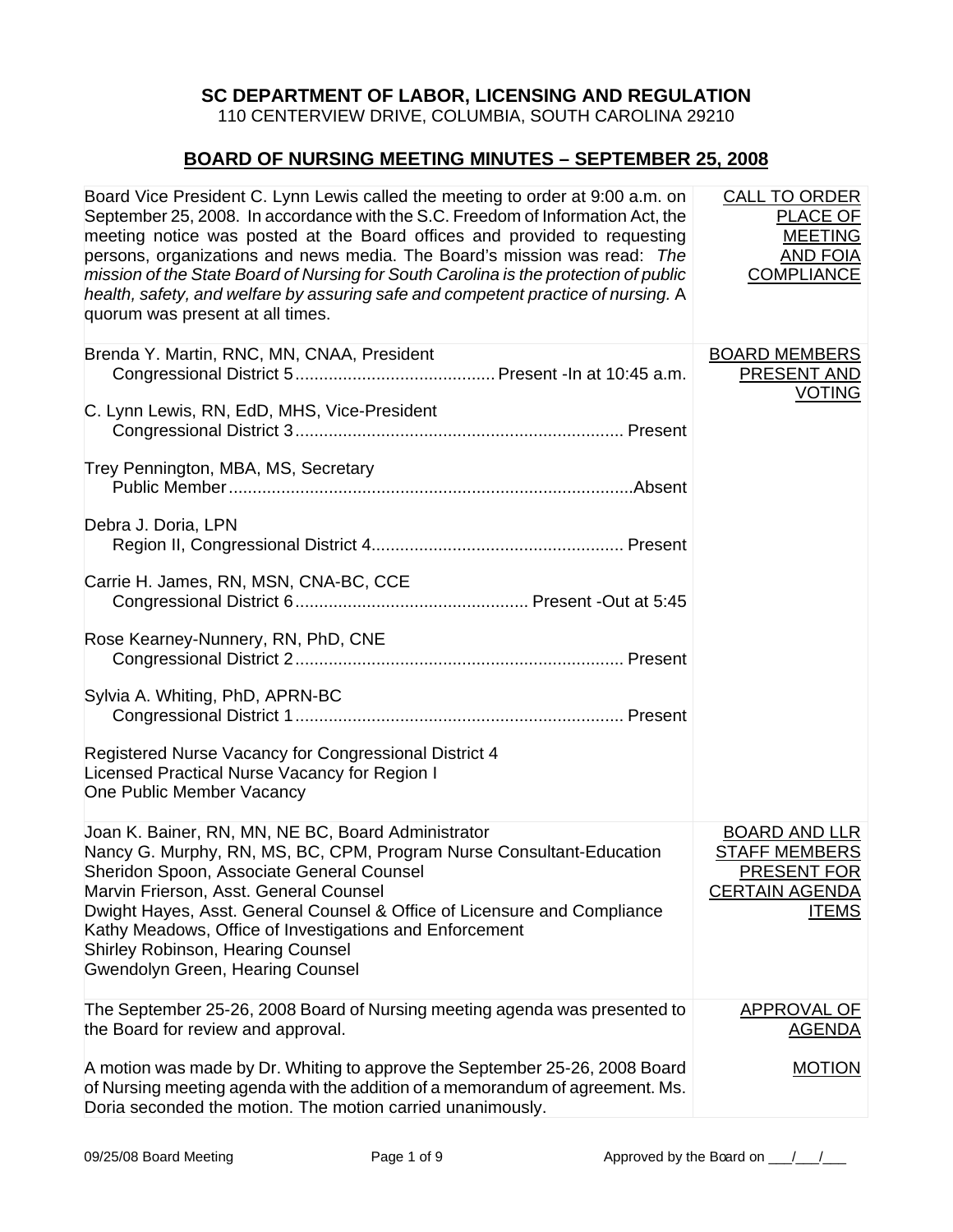| The September 25-26, 2008 Consent Agenda was presented to the Board. The<br>following items were approved, accepted or adopted on the consent agenda:<br>Information: Adult Psych Mental Health (PMH) CNS & Adult PMH NP<br>$\blacklozenge$<br><b>Certification Examination</b><br>Information: Updated ACON Charter<br>٠<br>Information: NCSBN Acquires Exclusive Ownership-Intellectual Property for<br>$\blacklozenge$<br>National Nurse Aide Assessment Program (NNAAPT) & Medication Aide<br>Certification Exam (MACET) programs<br>Information: NCSBN Nursing Education Capacity Summit<br>$\blacklozenge$<br>Information: NCLEX RN & PN Summary Statistics for April 1 - June 30, 2008<br>٠<br>Information: Murphy Reappointment to NCSBN NCLEX Item Review<br>$\blacklozenge$<br>Subcommittee<br>Information: NCSBN Report of Faculty Qualifications Committee<br>٠<br>Approval: New Evidentiary Panel Hearing Members- Rorie and Haviland<br>۰ | APPROVAL OF<br><b>CONSENT</b><br><b>AGENDA</b>                                         |
|---------------------------------------------------------------------------------------------------------------------------------------------------------------------------------------------------------------------------------------------------------------------------------------------------------------------------------------------------------------------------------------------------------------------------------------------------------------------------------------------------------------------------------------------------------------------------------------------------------------------------------------------------------------------------------------------------------------------------------------------------------------------------------------------------------------------------------------------------------------------------------------------------------------------------------------------------------|----------------------------------------------------------------------------------------|
| A motion was made by Dr. Whiting to approve, accept or adopt the items the<br>Consent Agenda as presented. Ms. James seconded the motion. The motion<br>carried unanimously.                                                                                                                                                                                                                                                                                                                                                                                                                                                                                                                                                                                                                                                                                                                                                                            | <b>MOTION</b>                                                                          |
| The July 24, 2008 Board of Nursing Strategic Planning Meeting Minutes were<br>presented for Board review and approval.                                                                                                                                                                                                                                                                                                                                                                                                                                                                                                                                                                                                                                                                                                                                                                                                                                  | <b>APPROVAL OF</b><br><b>MINUTES</b>                                                   |
| A motion was made by Ms. Doria to approve the July 24, 2008 Meeting Minutes<br>as presented. Ms. James seconded the motion. The motion carried unanimously.                                                                                                                                                                                                                                                                                                                                                                                                                                                                                                                                                                                                                                                                                                                                                                                             | <b>MOTION</b>                                                                          |
| Dr. Kearney-Nunnery had asked that this item be added so that staff would have<br>the opportunity to pull files for the cases in which the Board had questions. No<br>questions were raised by the Board.                                                                                                                                                                                                                                                                                                                                                                                                                                                                                                                                                                                                                                                                                                                                               | <b>NOTIFICATION</b><br><b>BOARD</b><br>QUESTIONS -<br><b>LEGAL</b><br><b>DOCUMENTS</b> |
| Ms. Bainer reported that the criminal background check will begin in 2009 in the<br>Office of Licensure and Compliance. All applicants for the licensure examination<br>or endorsement from another state will be required to have a criminal background<br>check. Nurses with current licenses will also have criminal background check<br>conducted. A percentage of current nurses will be selected to have background<br>checks will be conducted each year until all active licensees have a received their<br>background check.                                                                                                                                                                                                                                                                                                                                                                                                                   | <b>ADMINISTRATOR</b><br><b>REPORT</b>                                                  |
| The Board staff is now Joan Bainer - Administrator, Nancy Murphy - Nurse<br>Consultant for Education and Dottie Buchanan - Administrative Assistant. Ms.<br>Buchanan will now be working with the Nursing Practice and Standards and<br>Advanced Practice Committees in addition to the Board and Advisory Committee<br>on Nursing.                                                                                                                                                                                                                                                                                                                                                                                                                                                                                                                                                                                                                     |                                                                                        |
| The agency has purchased software and hardware that will allow board meetings<br>to be web-streamed similar to the Legislature. The Board of Nursing will be one<br>of the first boards "go live." We are also looking at utilizing the video<br>teleconferencing (VTC) more for appearances before the Board and committees<br>as well as for the Bits of Legal Aspects of Nursing Workshops.                                                                                                                                                                                                                                                                                                                                                                                                                                                                                                                                                          |                                                                                        |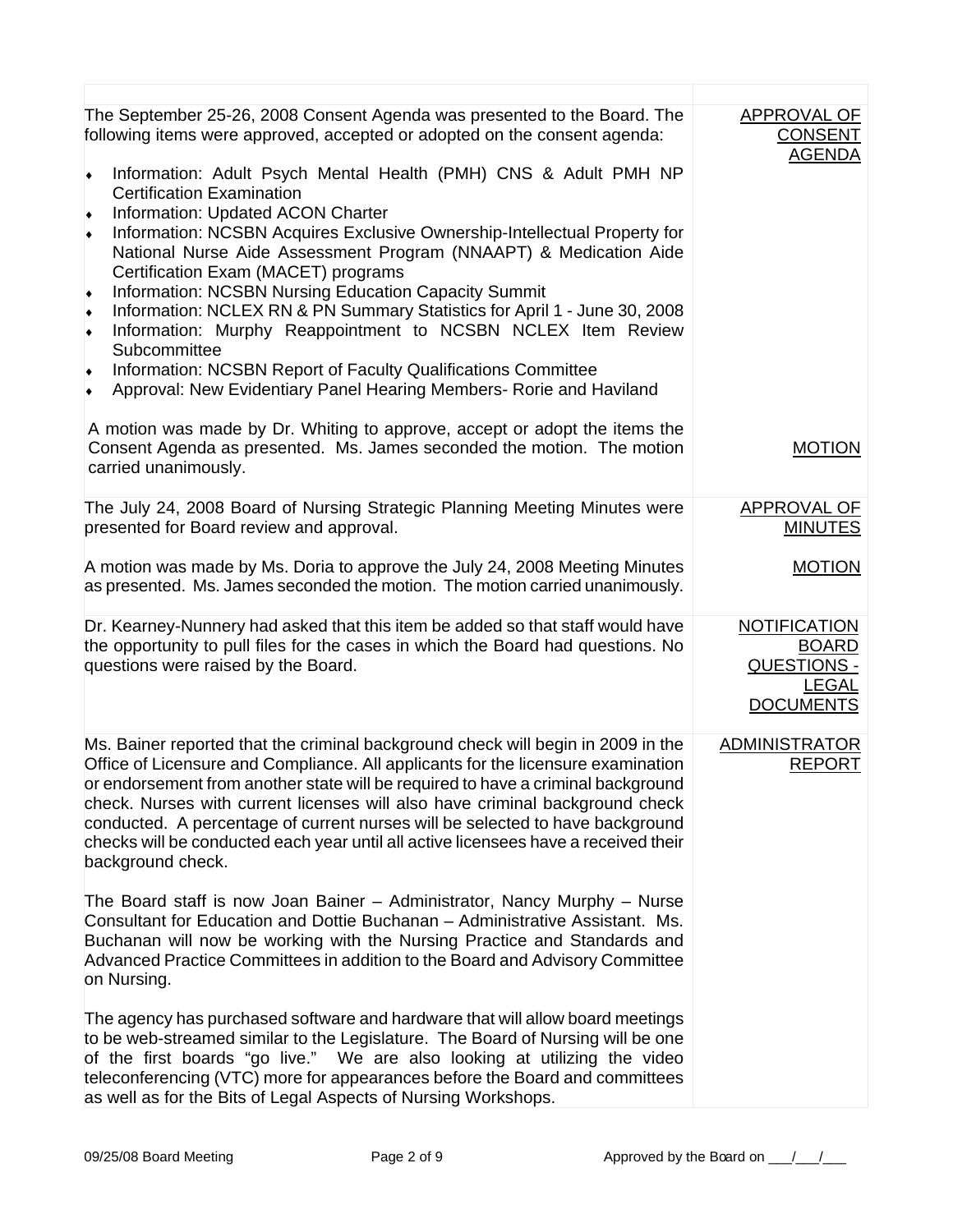| The Board reviewed actions taken at the National Council of State Boards of<br>Nursing (NCSBN) Delegate Assembly.                                                                                                                                                                                                                                                                                                                                                                                                                                                                                                                    | <b>DELEGATE</b><br><b>ASSEMBLY</b>                                                            |
|--------------------------------------------------------------------------------------------------------------------------------------------------------------------------------------------------------------------------------------------------------------------------------------------------------------------------------------------------------------------------------------------------------------------------------------------------------------------------------------------------------------------------------------------------------------------------------------------------------------------------------------|-----------------------------------------------------------------------------------------------|
| Per the Board's request, the Nursing Practice and Standards Committee (NPSC)<br>drafted a Joint Statement on Pain Management. This joint statement will be<br>reviewed, approved and signed by the Boards of Nursing, Medical Examiners and<br>Pharmacy. The Board of Nursing approved the statement at their July 24, 2008<br>Board meeting.                                                                                                                                                                                                                                                                                        | <b>JOINT STATEMENT</b><br><b>ON PAIN</b><br><b>MANAGEMENT</b>                                 |
| The National Council of State Boards of Nursing was awarded the Health<br>Resources and Service Administration Licensure Portability Grant. The purpose<br>of the grant is to provide support to licensing boards to carry out programs which<br>promote licensure portability and reduce regulatory barriers for nurses. A Uniform<br>Core Licensure Requirements (UCLR) Conference will be held on November 5-6,<br>2008. The purpose of the conference is to educate boards on UCLR, assess<br>state requirement participation and to analyze opportunities for further study.<br>Drs. Lewis and Whiting will attend the meeting. | <b>UNIFORM CORE</b><br><b>LICENSURE</b><br><b>REQUIREMENTS</b><br>(UCLR)<br><b>CONFERENCE</b> |
| The Board was provided with a copy of the April 17, 2008 Nursing Practice and<br>Standards Committee minutes, updated charts on invasive devises, as well as a<br>nomination for the Long Term Care/ Gerontology position on the Committee.                                                                                                                                                                                                                                                                                                                                                                                          | <b>PRACTICE</b>                                                                               |
| A motion was made by Ms. Doria to appoint Pamela Howell to the Long Term<br>Care/ Gerontology position on the Nursing Practice and Standards Committee. Dr.<br>Whiting seconded the motion. The motion carried unanimously.                                                                                                                                                                                                                                                                                                                                                                                                          | <b>MOTION</b>                                                                                 |
| The charts on invasive devises were split into separate chart for registered nurses<br>and licensed practical nurses. Laryngeal Masks were also added to the charts.                                                                                                                                                                                                                                                                                                                                                                                                                                                                 |                                                                                               |
| A motion was made by Dr. Whiting to approve the revised Advisory Opinion<br>Supplement on the Nursing Management of Invasive Devises as presented and<br>recommended by the Nursing Practice and Standards Committee. Ms. James<br>seconded the motion. The motion carried unanimously.                                                                                                                                                                                                                                                                                                                                              | <b>MOTION</b>                                                                                 |
| A motion was made by Dr. Whiting to accept the April 17, 2008 Nursing Practice<br>and Standards Committee minutes. Ms. Doria seconded the motion. The motion<br>carried unanimously.                                                                                                                                                                                                                                                                                                                                                                                                                                                 | MOTION                                                                                        |
| The Advanced Practice Committee for November has been rescheduled from<br>Friday, November 7, 2008 to Thursday, November 13, 2008.                                                                                                                                                                                                                                                                                                                                                                                                                                                                                                   |                                                                                               |
| Frank Sheheen and Richard Wilson of the Recovering Professional Program<br>(RPP) appeared before the Board to discuss the use of buprenorphine while<br>participating in the RPP. They reported that discussions between the Board of<br>Medical Examiners and Dr. Paul Early, an expert on the subject, support the<br>conclusion that nurses under monitoring with the RPP should not be authorized to<br>return to practice while taking buprenorphine.                                                                                                                                                                           | USE OF<br><b>BUPRENORPHINE</b><br>SHEHEEN/<br><b>WILSON-RPP</b>                               |
| A motion was made by Dr. Whiting to deny of authorization to practice nursing                                                                                                                                                                                                                                                                                                                                                                                                                                                                                                                                                        | <b>MOTION</b>                                                                                 |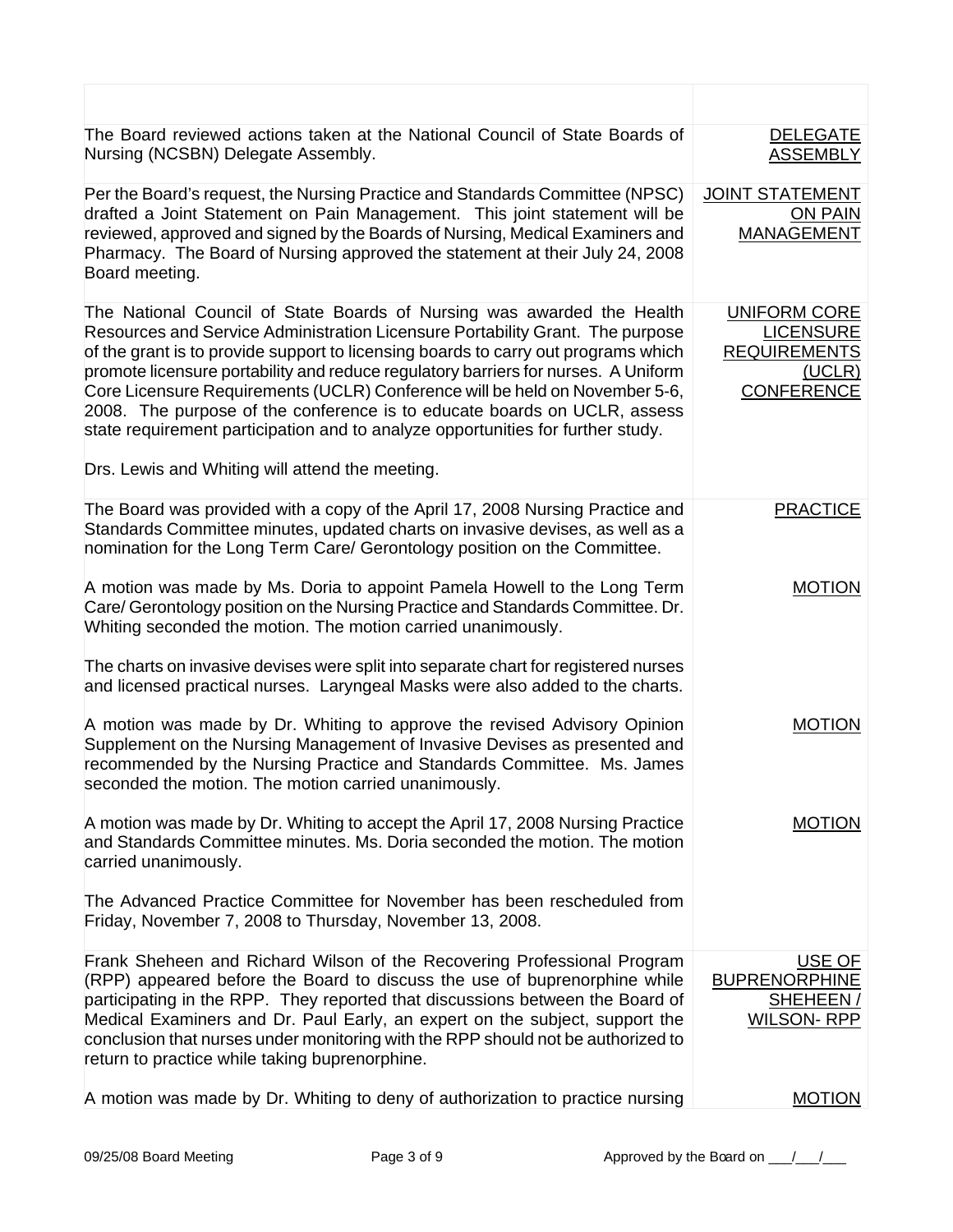| under the influence of buprenorphine. Ms. Doria seconded the motion. The<br>motion carried unanimously.                                                                                                                                                                                                                                                                                                                                                                                   |                                                                     |
|-------------------------------------------------------------------------------------------------------------------------------------------------------------------------------------------------------------------------------------------------------------------------------------------------------------------------------------------------------------------------------------------------------------------------------------------------------------------------------------------|---------------------------------------------------------------------|
| At its August 26, 2008 meeting, the Advisory Committee on Nursing<br>recommended the Board approve the Gardner-Webb University request to<br>conduct clinical experiences in South Carolina. The Board was provided with<br>information from the school as well as a copy of the applicable regulations.<br>Gardner-Webb University has been conducting clinical experiences in South<br>Carolina for a number of years and is requesting approval due to a change in our<br>regulations. | <b>GARDNER-WEBB</b><br><b>UNIVERSITY</b>                            |
| A motion was made by Dr. Whiting to approve the Gardner-Webb University<br>request to conduct clinical experiences in South Carolina. Ms. James seconded<br>the motion. The motion carried unanimously.                                                                                                                                                                                                                                                                                   | <b>MOTION</b>                                                       |
| At its August 26, 2008 meeting, the Advisory Committee on Nursing (ACON)<br>recommended the Board approve the University of South Carolina (USC)<br>Designated Education Unit (DEU) project proposal as submitted with the<br>recommendation that at the end of six months, a status report be submitted to the<br>Board and ACON. The Board was provided with information from the school as<br>well as a copy of the applicable regulations. (see attached)                             | USC-DEU<br><b>EXPERIMENTAL</b><br><b>PROJECT</b><br><b>PROPOSAL</b> |
| A letter of concern was received from Delura Knight who is the Dean at<br>Orangeburg Calhoun Technical College. This letter was not reviewed by ACON.<br>The Board accepted the letter as information.                                                                                                                                                                                                                                                                                    |                                                                     |
| A motion was made by Dr. Whiting to approve the proposal as submitted. Ms.<br>James seconded the motion. The motion carried unanimously.                                                                                                                                                                                                                                                                                                                                                  | <b>MOTION</b>                                                       |
| Mary Helen Baum appeared before the Board to respond to Board questions<br>regarding practice, certification and licensure. Discussion included but was not<br>limited to timing of certification, nursing position descriptions, and licensure.                                                                                                                                                                                                                                          | <b>MARY HELEN</b><br>$BAUM -$<br><b>ADVANCED</b><br><b>PRACTICE</b> |
| A motion was made by Dr. Whiting to approve requirements for licensure as an<br>advanced practice registered nurse (APRN). The motion did not receive a<br>second. Motion failed.                                                                                                                                                                                                                                                                                                         | <b>MOTION</b>                                                       |
| A motion was made by Ms. James to go into executive session for the purpose of<br>receiving legal counsel. Ms. Doria seconded the motion. The motion carried<br>unanimously.                                                                                                                                                                                                                                                                                                              | <b>MOTION</b>                                                       |
| A motion was made to leave executive session. The motion received a second.<br>The motion carried unanimously. No official actions were taken during executive<br>session.                                                                                                                                                                                                                                                                                                                | <b>MOTION</b>                                                       |
| A motion was made by Ms. James for Mary Helen Baum to apply for advanced<br>practice registered nurse (APRN) through the regular process. Dr. Whiting<br>seconded the motion. The motion carried unanimously.                                                                                                                                                                                                                                                                             | <b>MOTION</b>                                                       |
| The Board was provided with the Resolutions Committee Report and<br>recommendations for cases reviewed since the May 15, 2008 Board of Nursing<br>meeting for review and approval.                                                                                                                                                                                                                                                                                                        | <b>RESOLUTION</b><br><b>COMMITTEE</b><br><b>REPORT</b>              |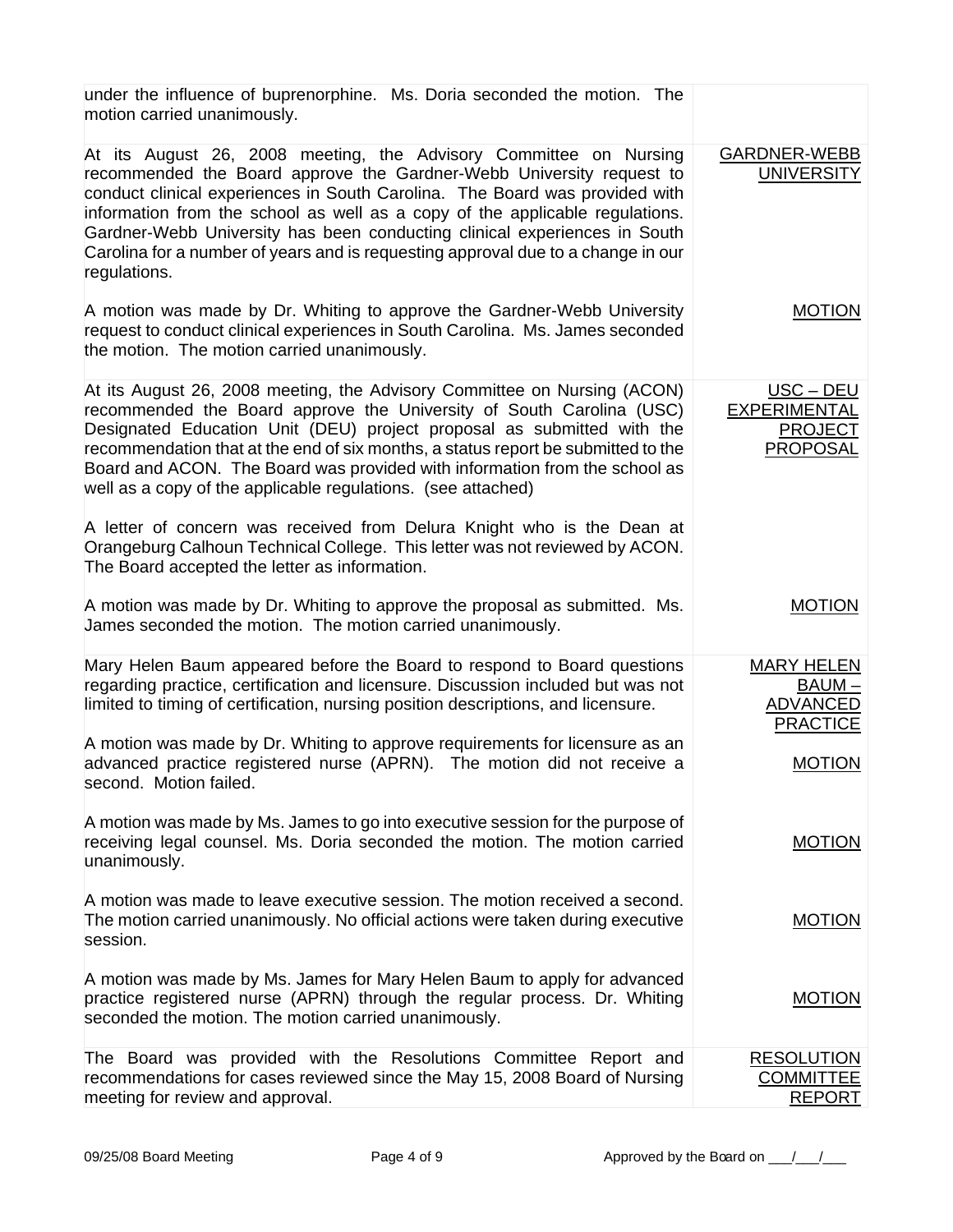| A motion was made to approve the Resolutions Committee recommendations for<br>Consent Agreements, Dismissals, Letters of Concern, Flagged Pending<br>Unresolved Disciplinary Action and Formal Complaints as presented. The motion<br>received a second motion. The motion carried unanimously.                                                                                                                                                                                                                | <b>MOTION</b>        |
|----------------------------------------------------------------------------------------------------------------------------------------------------------------------------------------------------------------------------------------------------------------------------------------------------------------------------------------------------------------------------------------------------------------------------------------------------------------------------------------------------------------|----------------------|
| Ms. Bainer provided the Board with an addition of unprofessional conduct to the<br>Disciplinary Sanctions Guidelines Chart for their review and approval. Discussion<br>included but was not limited to whether sanctions should be different when nurse<br>is on duty versus off duty, reminder that the Disciplinary Sanctions Guidelines<br>Chart is a guide and cases are reviewed on their own merit, and an article that<br>cited civil penalties as being too low.                                      | <b>SANCTION GRID</b> |
| A motion was made by Ms. James to add unprofessional conduct on duty / off<br>duty to the Disciplinary Sanctions Guidelines Chart and discuss this change in six<br>months. Dr. Whiting seconded the motion. The motion carried unanimously.                                                                                                                                                                                                                                                                   | <b>MOTION</b>        |
| Ms. Bainer reported that Vickie Sheets was going to take the Sanctions Reference<br>Points (SRP) to the National Council of State Boards of Nursing (NCSBN) Board<br>of Directors. Ms. Sheets is no longer with NCSBN. Discussion included but was<br>not limited to NSCBN not be discussing this issue, project cost would be<br>approximately \$70,000, and that the Disciplinary Sanctions Guidelines Chart<br>seems to be working very well for our Board.                                                 |                      |
| A motion was made by Ms. Martin to rescind their approval and not move forward<br>on Sanctions Reference Points (SRP). Ms. James seconded the motion. The<br>motion carried unanimously                                                                                                                                                                                                                                                                                                                        |                      |
| The Board reviewed cases and Hearing Panel's findings of fact, conclusions of<br>Recovering Professionals Program (RPP)<br>law and recommendations.<br>representatives from were present to respond to questions in cases regarding<br>their clients.                                                                                                                                                                                                                                                          | <b>PANEL REPORTS</b> |
| A motion was made by Dr. Kearney-Nunnery to vacate the July 2008 Final Order<br>that was issued in error. Ms. James seconded the motion. The motion carried<br>unanimously.                                                                                                                                                                                                                                                                                                                                    | <b>MOTION</b>        |
| A motion was made in Case #2007-294 by Dr. Kearney-Nunnery to accept<br>Hearing Panel's findings of fact, conclusions of law and recommendation to place<br>Respondent's license on probation for one year and that Respondent must<br>practice in a Board approved work setting under the on-site / on-shift registered<br>hurse supervision, no home based care, agency or telenursing or telehealth, and<br>quarterly employer reports. Dr. Whiting seconded the motion. The motion carried<br>unanimously. | <b>MOTION</b>        |
| Dr. Kearney-Nunnery recused herself in the following case.                                                                                                                                                                                                                                                                                                                                                                                                                                                     |                      |
| A motion was made in Case #2007-327 by Dr. Whiting to accept Hearing Panel's<br>findings of fact, conclusions of law and recommendation to indefinitely suspend<br>Respondent's license, upon reinstatement Respondent's license will be in a<br>probationary status for not less than one year, Respondent must practice in a<br>Board approved work setting under the on-site / on-shift registered nurse                                                                                                    | <b>MOTION</b>        |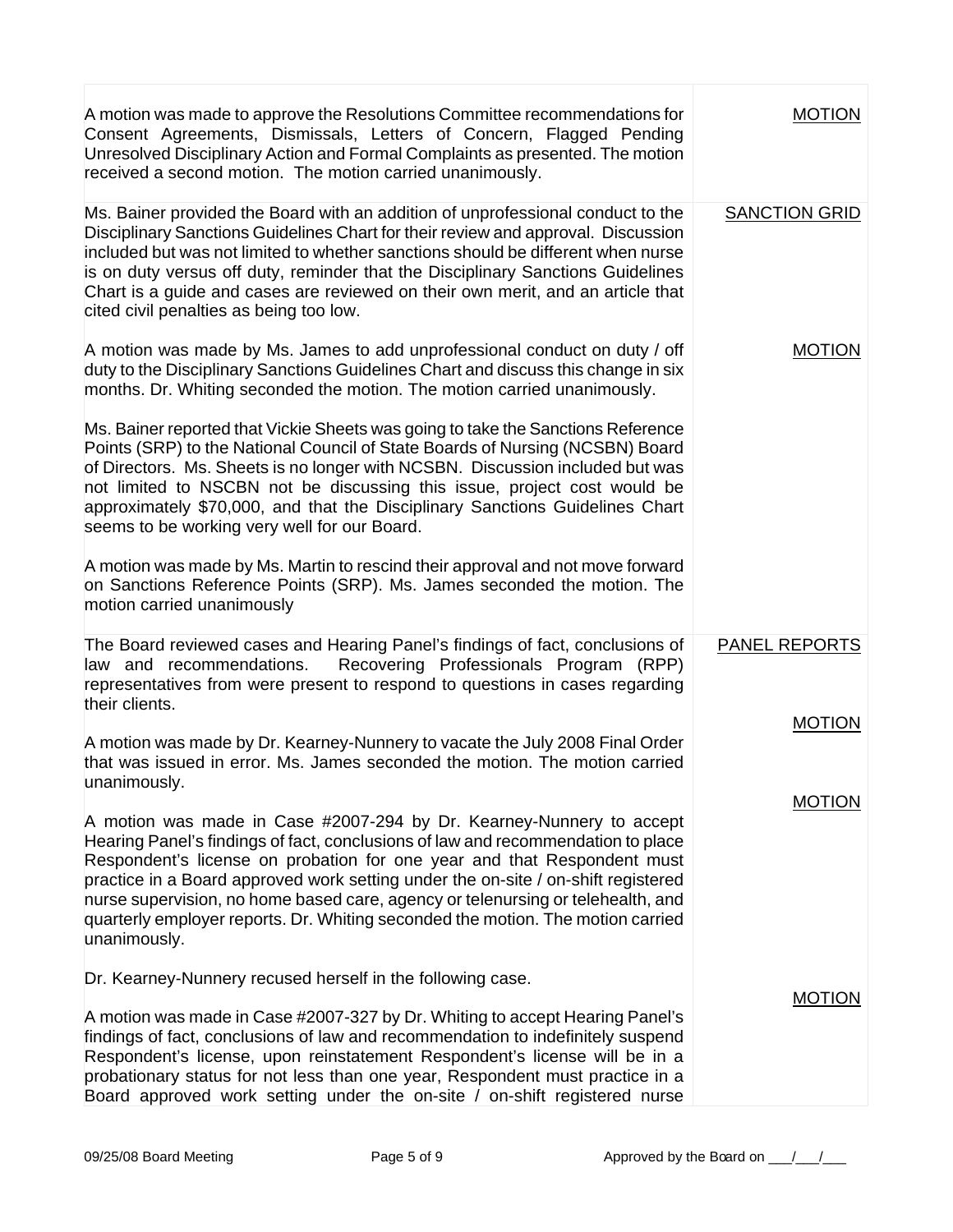| supervision, no home based care, agency or telenursing or telehealth, and<br>quarterly employer reports. Ms. James seconded the motion. The motion carried<br>unanimously.                                                                                                                                                                                                                                                                                       |                                            |
|------------------------------------------------------------------------------------------------------------------------------------------------------------------------------------------------------------------------------------------------------------------------------------------------------------------------------------------------------------------------------------------------------------------------------------------------------------------|--------------------------------------------|
| A motion was made by Dr. Kearney-Nunnery to go into executive session for the<br>purpose of receiving legal counsel. Ms. James seconded the motion. The motion<br>carried unanimously.                                                                                                                                                                                                                                                                           | <b>MOTION</b>                              |
| A motion was made to leave executive session. The motion received a second.<br>The motion carried unanimously. No official actions were taken during executive<br>session.                                                                                                                                                                                                                                                                                       | <b>MOTION</b>                              |
|                                                                                                                                                                                                                                                                                                                                                                                                                                                                  | <b>MOTION</b>                              |
| A motion was made in Case #2007-321 by Ms. James to accept Hearing Panel's<br>findings of fact, conclusions of law and recommendation to reinstate<br>Respondent's license upon reenrollment with the Recovering Professional<br>Program and added that Respondent must appear before the Board prior to<br>Dr. Whiting seconded the motion. The motion carried<br>reinstatement.<br>unanimously.                                                                | <b>MOTION</b>                              |
| A motion was made by Dr. Whiting to accept Hearing Panel's findings of fact,<br>conclusions of law and recommendation to continue the suspension of<br>Respondent's license, license may be reinstated upon compliance with the May<br>2007 Final Order, a civil penalty of \$500 to be paid within 30 days of the order and<br>completion of a medication course with classroom attendance required in Case                                                     |                                            |
| with one nay vote.                                                                                                                                                                                                                                                                                                                                                                                                                                               | <b>MOTION</b>                              |
| A motion was made in Case #2006-50 by Dr. Lewis to accept Hearing Panel's<br>findings of fact, conclusions of law and recommendation to require respondent to<br>obtain a Recovering Professional Program evaluation with results provided to the<br>Board prior to reinstatement. Dr. Whiting seconded the motion. The motion<br>carried unanimously.                                                                                                           | <b>MOTION</b>                              |
| A motion was made by Dr. Kearney-Nunnery to accept Hearing Panel's findings of<br>fact, conclusions of law and recommendation to issue a Private Reprimand and<br>require completion of a Legal Aspects Workshop. Dr. Whiting seconded the<br>motion. The motion carried unanimously.                                                                                                                                                                            |                                            |
| Respondent appeared before the Board to request reinstatement of his nursing<br>license.                                                                                                                                                                                                                                                                                                                                                                         | <b>REQUEST FOR</b><br><b>REINSTATEMENT</b> |
| A motion was made by Dr. Whiting to reinstate Respondent's license with<br>continuation in the Recovering Professional Program. Ms. James seconded the<br>motion. The motion carried unanimously.                                                                                                                                                                                                                                                                | <b>MOTION</b>                              |
| Memoranda of Agreement (MOA) regarding violation of the Nurse Practice Act,<br>previous Board orders or unlicensed practice were presented to the Board for<br>review and determination of appropriate sanctions. Respondents were requested<br>to appear before the Board to respond to questions regarding their MOA.<br>Recovering Professionals Program (RPP) representatives from were present to<br>respond to questions in cases regarding their clients. | <b>MEMORANDA OF</b><br><b>AGREEMENT</b>    |
| No action was taken in Case #2008-86.                                                                                                                                                                                                                                                                                                                                                                                                                            |                                            |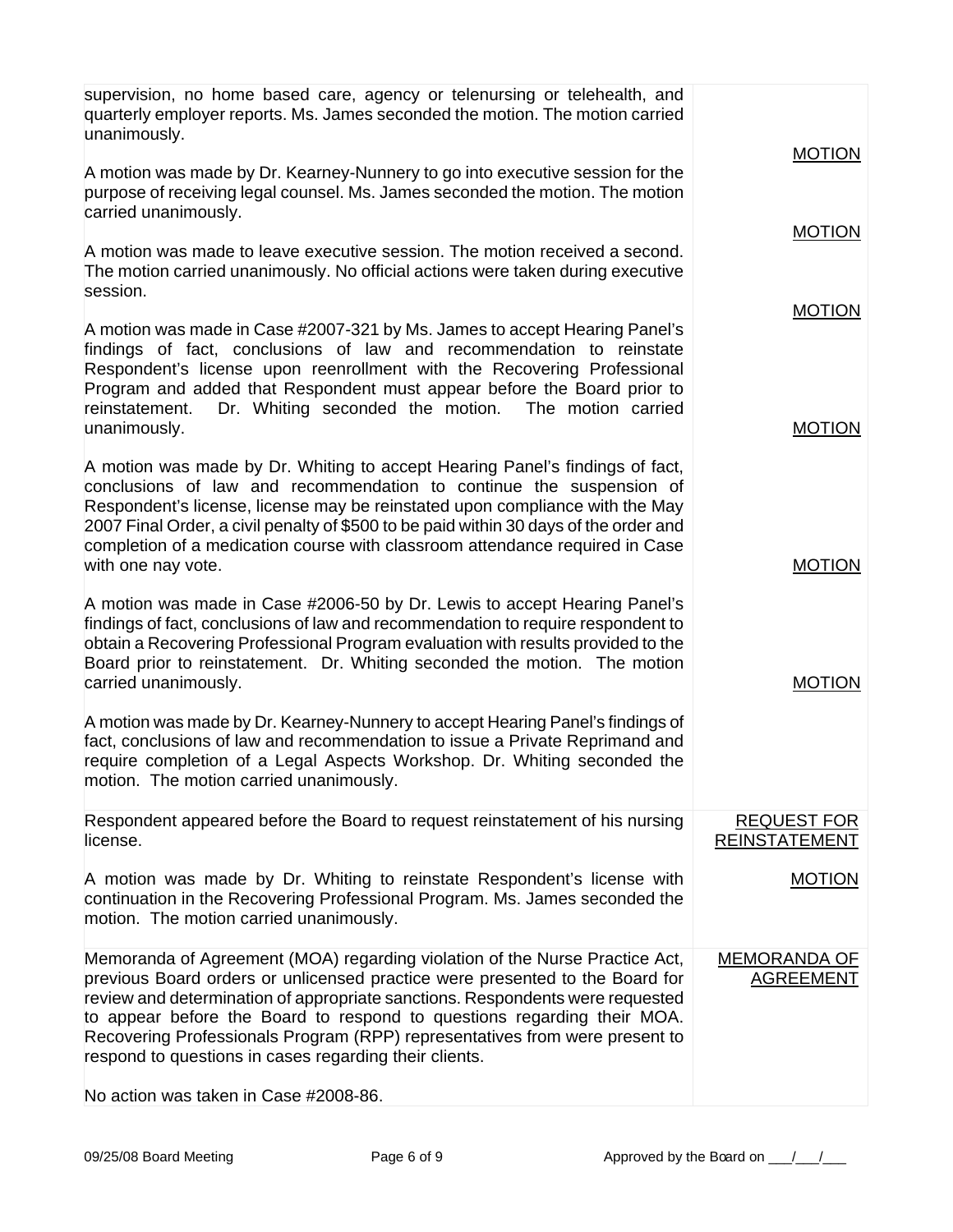| A motion was made in Case #2008-132 by Dr. Whiting to require Respondent to<br>complete a Legal Aspects Workshop and a Ethics Course and pay a civil penalty<br>of \$250 within one year. Ms. James seconded the motion. The motion carried<br>unanimously.                                                                                                                                                                                                                                                                 | <b>MOTION</b> |
|-----------------------------------------------------------------------------------------------------------------------------------------------------------------------------------------------------------------------------------------------------------------------------------------------------------------------------------------------------------------------------------------------------------------------------------------------------------------------------------------------------------------------------|---------------|
| A motion was made by Ms. James to go into executive session for the purpose of<br>receiving legal counsel. Ms. Doria seconded the motion. The motion carried<br>unanimously.                                                                                                                                                                                                                                                                                                                                                | <b>MOTION</b> |
| A motion was made to leave executive session. The motion received a second.<br>The motion carried unanimously. No official actions were taken during executive<br>session.                                                                                                                                                                                                                                                                                                                                                  | <b>MOTION</b> |
| A motion was made in Case #2008-8 by Ms. Doria to suspend Respondent's<br>license with a possible stay after completion of a Legal Aspects Workshop and a<br>Ethics Course, Respondent must practice in a Board approved work setting under<br>the on-site / on-shift registered nurse supervision, no home based care, agency or<br>telenursing or telehealth, and quarterly employer reports and a civil penalty of<br>\$250 payable within one year. Dr. Whiting seconded the motion. The motion<br>carried unanimously. | <b>MOTION</b> |
| A motion was made in Case #2008-118 by Dr. Kearney-Nunnery to require a<br>Recovering Professional Program evaluation and upon receipt of a written<br>recommendation from the RPP as to Respondent's safety to return to work<br>reinstate Respondent's license. Dr. Whiting seconded the motion. The motion<br>carried unanimously.                                                                                                                                                                                       | <b>MOTION</b> |
| A motion was made in Case #2008-73 by Ms. James to accept the Recovering<br>Professional Program recommendation, to require Respondent to complete a<br>Legal Aspects Workshop and have quarterly reports submitted by the registered<br>nurse supervisor. Dr. Kearney-Nunnery seconded the motion. The motion carried<br>unanimously.                                                                                                                                                                                      | <b>MOTION</b> |
| A motion was made in Case #2007-523 by Dr. Lewis to maintain the requirements<br>of the original agreement and reenroll in the Recovering Professional Program.<br>Dr. Kearney-Nunnery seconded the motion. The motion carried unanimously.                                                                                                                                                                                                                                                                                 | <b>MOTION</b> |
| A motion was made in Cases #2006-123 and #2006-226 by Dr. Lewis to<br>recommend a Recovering Professional Program evaluation and upon receipt of a<br>written recommendation from the RPP as to Respondent's safety to return to work<br>reinstate Respondent's license. Dr. Whiting seconded the motion. The motion<br>carried unanimously.                                                                                                                                                                                | <b>MOTION</b> |
| A motion was made in Case #2008-141 by Dr. Lewis to indefinitely suspend<br>Respondent's license, and upon receipt of a written recommendation from the<br>RPP as to Respondent's safety to return to work and appearance may reinstate<br>Respondent's license with all requirements in original order in. Dr. Whiting<br>seconded the motion. The motion carried unanimously.                                                                                                                                             | <b>MOTION</b> |
| A motion was made in Case #2007-237 by Dr. Kearney-Nunnery to require<br>Respondent to pay a \$500 civil penalty, Respondent is still under all requirements                                                                                                                                                                                                                                                                                                                                                                | <b>MOTION</b> |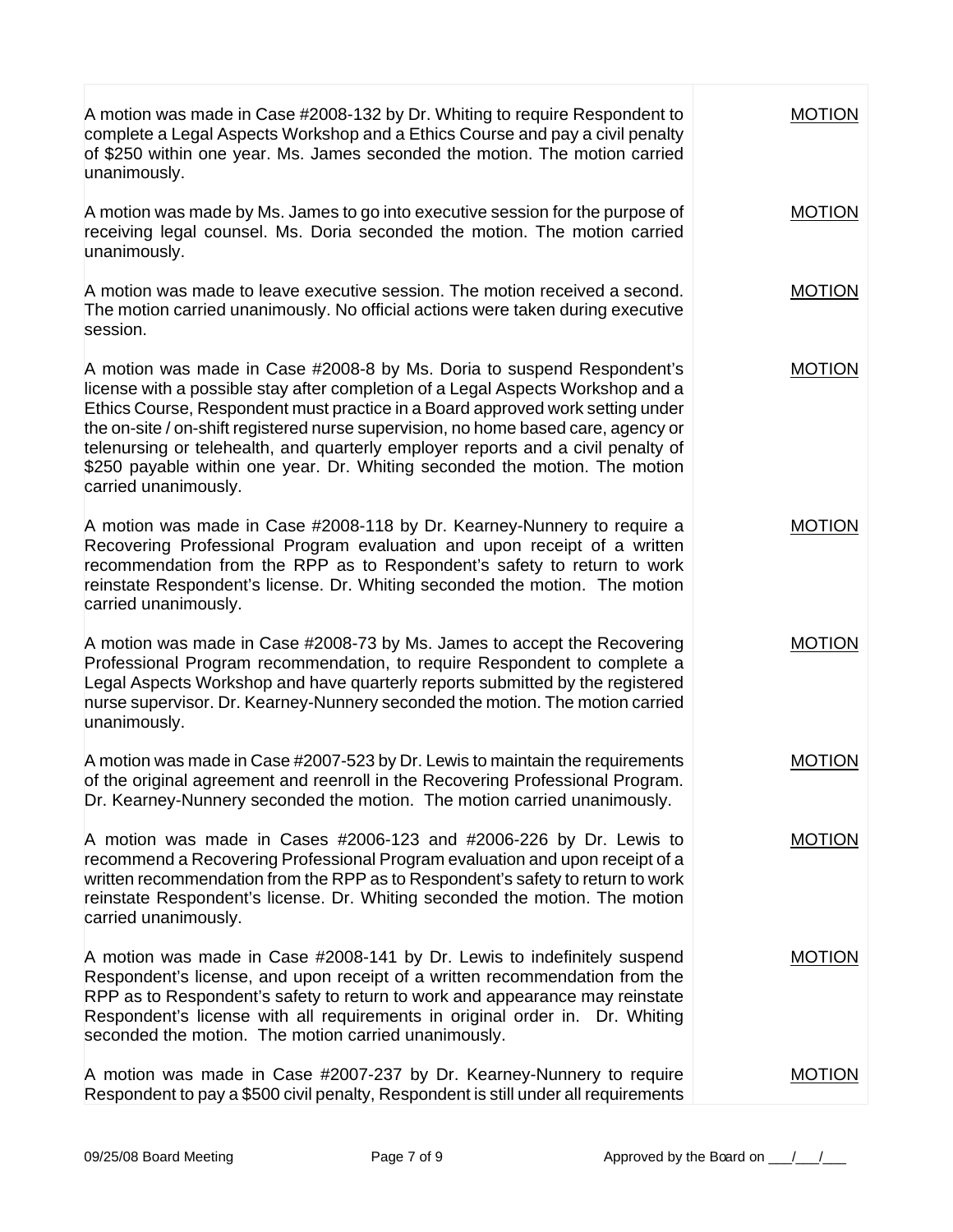| Ms. Doria seconded the motion. The motion carried<br>of original order.<br>unanimously.                                                                                                                                                                                                                                                                                                                                                                                                                                                                         | <b>MOTION</b>                       |
|-----------------------------------------------------------------------------------------------------------------------------------------------------------------------------------------------------------------------------------------------------------------------------------------------------------------------------------------------------------------------------------------------------------------------------------------------------------------------------------------------------------------------------------------------------------------|-------------------------------------|
| A motion was made by Ms. Doria to go into executive session for the purpose of<br>receiving legal counsel. Ms. James seconded the motion. The motion carried<br>unanimously.                                                                                                                                                                                                                                                                                                                                                                                    |                                     |
| A motion was made to leave executive session. The motion received a second.<br>The motion carried unanimously. No official actions were taken during executive<br>session.                                                                                                                                                                                                                                                                                                                                                                                      | <b>MOTION</b>                       |
| A motion was made in Case #2007-275 by Ms. James to place Respondent's<br>license on probation for a period of nine months and submission of quarterly<br>reports from preceptor. Dr. Whiting seconded the motion. The motion carried with<br>one nay vote.                                                                                                                                                                                                                                                                                                     | <b>MOTION</b>                       |
| A motion was made by Dr. Kearney-Nunnery to go into executive session for the<br>purpose of receiving legal counsel. Ms. James seconded the motion. The motion<br>carried unanimously.                                                                                                                                                                                                                                                                                                                                                                          | <b>MOTION</b>                       |
| A motion was made to leave executive session. The motion received a second.<br>The motion carried unanimously. No official actions were taken during executive<br>session.                                                                                                                                                                                                                                                                                                                                                                                      | <b>MOTION</b>                       |
| A motion was made in Case #2007-318 by Ms. Doria that based on Respondent's<br>admission to a medication error to place Respondent's license in a probationary<br>status for not less than one year, Respondent must practice in a Board approved<br>work setting under the on-site/on-shift registered nurse supervision, no home<br>based care, agency or telenursing or telehealth, and quarterly employer reports,<br>complete a Legal Aspects Workshop and Medication course. Dr. Kearney-<br>Nunnery seconded the motion. The motion carried unanimously. | <b>MOTION</b>                       |
| A motion was made by Dr. Lewis to issue a private reprimand and \$500 civil<br>penalty payable within six months for a registered nurse whose license expired in<br>April 2008 but continued to practice until June 2008. Dr. Kearney-Nunnery<br>seconded the motion. The motion carried with one abstention.                                                                                                                                                                                                                                                   | <b>MOTION</b>                       |
| A motion was made by Dr. Lewis to issue a private reprimand and \$2,000 civil<br>penalty payable within six months for a registered nurse whose license expired in<br>April 2006 but continued to practice until June 2008. The motion received a<br>second. The motion carried unanimously.                                                                                                                                                                                                                                                                    | <b>MOTION</b>                       |
| The Offices of General Counsel and Licensure and Compliance provided the<br>Board with public and private consent agreements for their review and<br>consideration. These consent agreements were signed by respondents in lieu of<br>disciplinary hearings. The Board may accept the agreement as presented, amend<br>the agreement or reject the agreement. Respondents may sign the consent<br>agreement amended by the Board but have the right to request a panel hearing in<br>lieu of signing the amended agreement.                                     | <b>CONSENT</b><br><b>AGREEMENTS</b> |
| A motion was made by Ms. Doria to accept Public Consent Agreements for Case<br># 2008-119, Case #2007-470, Case #2008-392, Case # 2008-72, Case # 2007-                                                                                                                                                                                                                                                                                                                                                                                                         | <b>MOTION</b>                       |